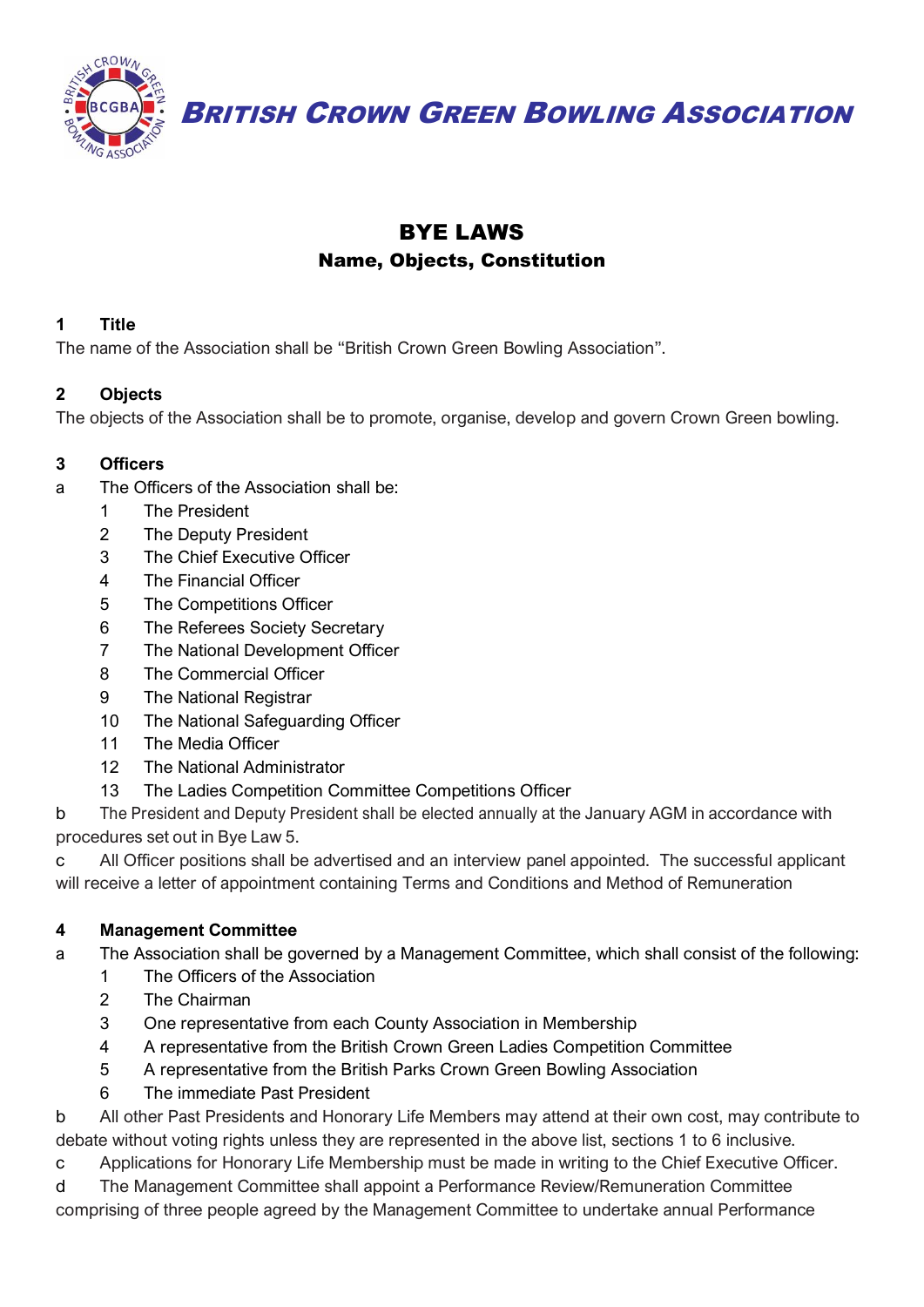Reviews and annual reviews of all salaries and contractual expenses for all Officers and to report to the Management Committee.

e At all formally called meetings of the Management Committee, there shall be a minimum of nine members present to form a quorum.

f The Chief Executive shall convene a meeting of the Management Committee at any time.

g All meetings of the Management Committee shall have a Chairman, who shall be elected by the members, from among their number, for a period of three years. If a County Representative is elected Chairman, that County may send a substitute Representative. In the absence of the Chairman the President shall take the Chair.

h An Emergency Committee of the Management Committee will consist of all members of the Officers Working Group. If, due to absence, a quorum is not achieved a Management member, nominated by the President, should be co-opted. This Sub-Committee can act in accordance with Bye Law 4(l) in extreme cases of emergency.

I The Management Committee may delegate any business to Sub-Committees.

j The first Management Committee Meeting will take place as soon as is practicable following the AGM to appoint members to appropriate Sub-Committees.

k All Sub-Committees will elect their own Chairman.

l The Management Committee shall have powers to apply and act upon and enforce the Rules of the Association and shall also have jurisdiction over all matters affecting the Association, including any not provided for by Rules. Decisions of the Management Committee shall be final and binding on all Member Associations and Constituents.

# **5 General Meetings**

a The Annual General Meeting shall be chaired by the President or, in the absence of the President, the Deputy President.

b Nominations for the position of Deputy President must be sent to the Chief Executive by the first Saturday in January preceding his proposed year of Office and during this preceding year the nominee will be expected to attend all Management Meetings as an observer, unless he is a delegate. The position shall be offered to each County in turn.

c One General Meeting shall be held annually on the Third Saturday in January. The morning session will be utilised for the consideration of the Bye Laws and of the Laws of the Game and the afternoon session for the Election of Officers and the transaction of business for the ensuing season. Notice of the Annual General Meeting together with full details of all agenda items to be considered shall be sent by the National Administrator/Chief Executive to all County Associations in membership at least 42 days prior to the date of the meeting.

d Each County Association shall be entitled to send four representatives to any General Meeting in addition to its representative on the Management Committee. Each shall have the power to vote, together with Officers of the Association, Past Presidents, Honorary Life Members and four representatives of the BCGBA Ladies Competitions Committee.

e The Chief Executive shall convene a Special General Meeting at any time on receiving a requisition to that effect, signed by the Secretaries of not less than three County Associations, the contents of which shall be circulated to all County Associations at least 28 days prior to the date of the Special General Meeting.

# **6 Finance**

a The Accounts of the Association shall be subjected to an independent examination annually and a copy included, in full, in the Association Handbook. Printed copies of the Balance Sheet shall be sent to the Secretary of each County Association in membership together with the notice convening the General Meeting at least fourteen days prior to the General Meeting.

b Five Trustees shall be appointed by the Management Committee with no more than one Trustee to come from any one affiliated County body.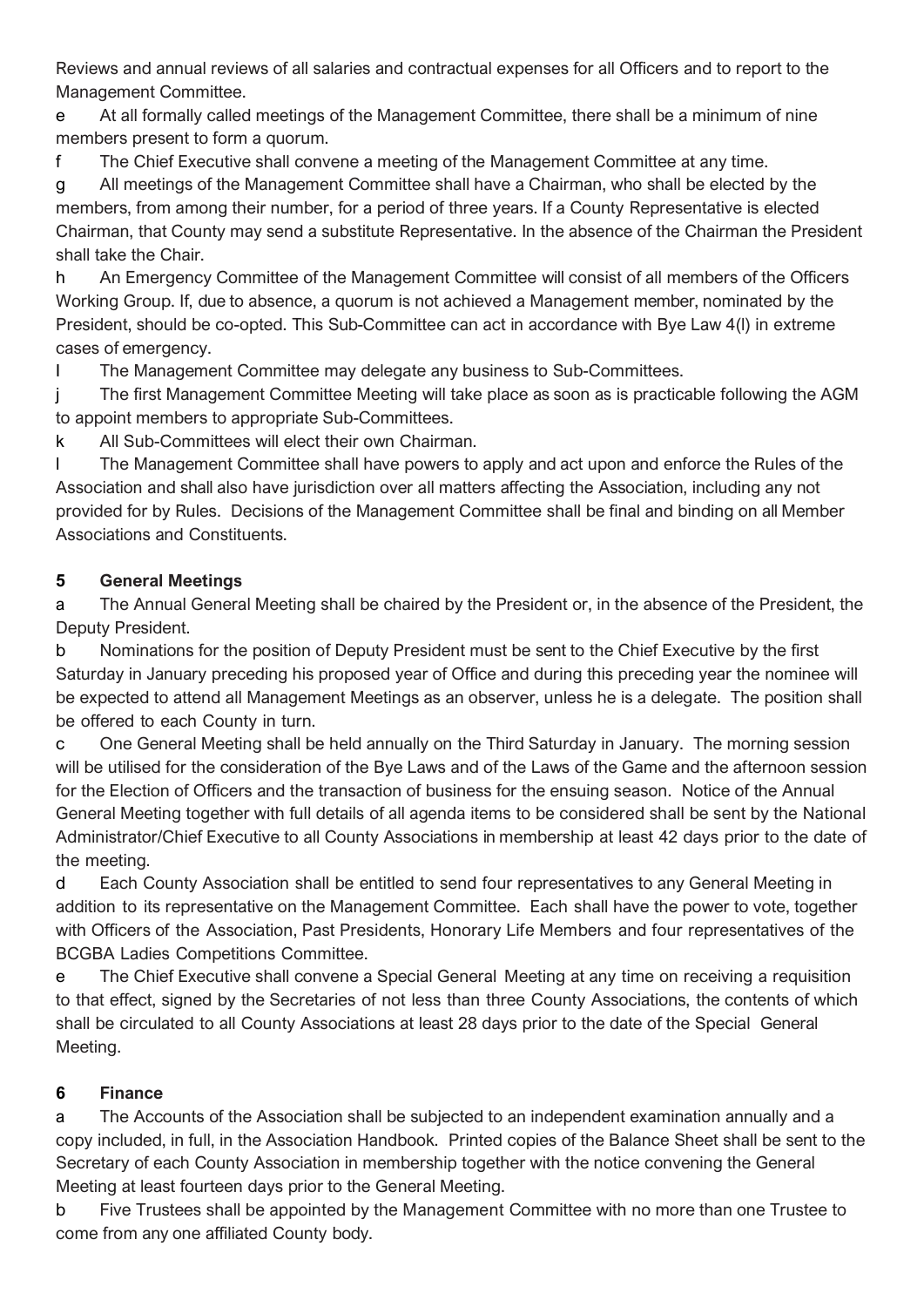c The Trustees shall appoint their Chairman from amongst themselves.

d Trustees may only be removed from office by a two-thirds majority of those present and voting at a duly constituted Management Meeting.

e The reserve funds of the Association shall be placed under the control of the Association's Trustees who shall not unreasonably refuse any request by the Management Committee to draw on those funds in the case of major projects or emergencies.

f The Trustees shall determine the investment policy in respect of the Association's Reserve Funds.

g The Trustees shall have power to enter into borrowing arrangements on behalf of the Association and shall have the power to pledge the Association's Reserve Funds as security against any such borrowings.

### **7 Safeguarding**

a Every Club must have a named Safeguarding Officer who holds a current DBS. Failure to comply will result in an appropriate penalty. This Bye Law will not take effect until 1 March 2019. Good practice DBS should not exceed 3 years old. Applications should be carried out in accordance with BCGBA guidelines which is Crown Green Bowls Specific, Official DBS applications and BCGBA & GDPR Data protection forms are completed and checked by BCGBA Counter signatures or BCGBA Trained Evidence Checkers then forwarded to BCGBA National Safeguarding Officer. The DBS process is only complete when the DBS Certificate is witnessed by the evidence checker and details recorded, failure to complete the process will be determined as "failure to comply" in Bye Law 7(a).

b BCGBA and County Officials having any supervision duties of Junior Bowlers, running of Competitions and Junior County Teams must go through the DBS procedure. Details of the Disclosure scheme can be obtained from your County Signatory, Safeguarding Officer, County Secretary or the BCGBA National Safeguarding Officer (phone number of the latter in the BCGBA handbook).

c Each County Association will appoint a trained County Safeguarding Officer, a Counter signatory or evidence checker. The BCGBA has safeguarding policies and procedures and further information can be found at [www.safeguardingbowls.org.](http://www.safeguardingbowls.org/) Any allegations in respect of Safeguarding should be referred to the County Safeguarding Officer or the County Secretary who will refer to the National Safeguarding Officer.

### **8 Promotion of Contests**

a No approval shall be granted at any level for any contest which does not possess the Public Liability cover defined in Membership Policy 2(b).

b Promoters of bowling contests accepting or inviting entries from Clubs within the County of promotion, must apply to the County Authority for affiliation and approval.

c Promoters of bowling contests inviting or accepting entries from outside the County staging the event, after applying to their County Authority for approval, must apply to the BCGBA and pay an Annual affiliation fee of £6.00 at least 28 days before the commencement of the contest. The application must state the name of the Club and venue where the contest is being held and the Secretary of the local County Authority must be notified that such application has been made. Such contests shall be deemed 'Open Contests'. No final stages or qualifying rounds of open competitions shall be contested on the date of and within the County Association where the BCGBA Senior Merit Finals are taking place. Where the contest is to be televised there should be consultation with the BCGBA and a television fee negotiated before an open certificate is issued. The name(s) of the referee(s) shall be submitted to the Referees Society for approval.

d Promoters of contests referred to in clause (b) must display on entry forms and all forms of publicity relating to the event the words 'Affiliated to and Approved by the British Crown Green Bowling Association', the maximum number of entries, the entry fee and the total prize money. Promoters accepting female entries must clearly indicate it is a mixed competition. Any promoter, Club or player taking part in a contest referred to in sub-clause (b) not affiliated to and played under the Rules of the British Crown Green Bowling Association shall be liable to a fine not exceeding £50.00 or suspension or both, by the BCGBA. Failure to notify the County Secretary under sub para (a) or (b) will be liable to a fine of £20.00.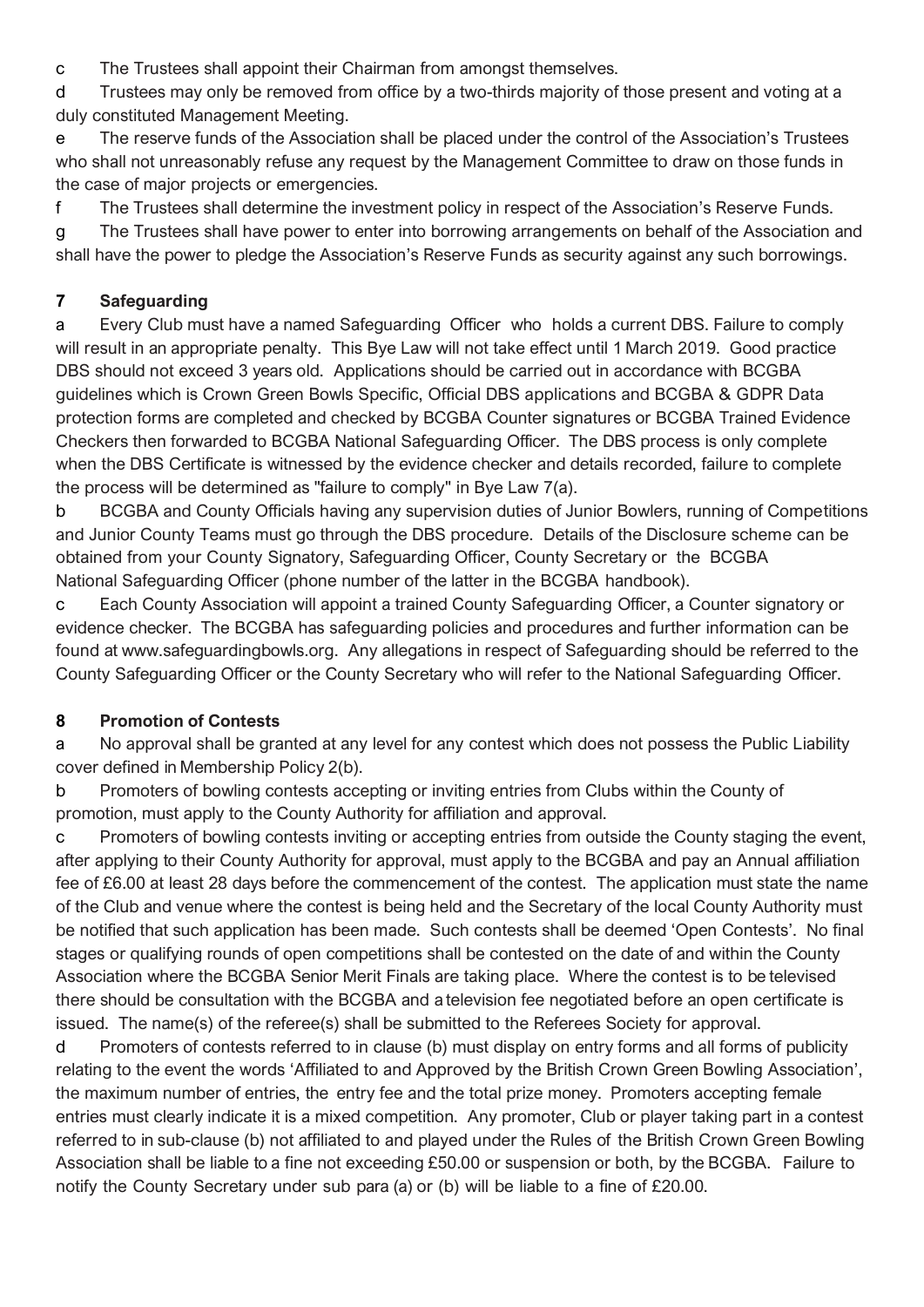e All competitors taking part in televised invitation competitions do so only with the approval of the BCGBA and their parent County. The qualifying criteria for these competitions should be made clear and be consistent for all Counties.

f A team or player who withdraws from a team, individual or pairs competition shall be liable to forfeit any prize which he/she would otherwise have been entitled to at the time of such withdrawal.

g No bowling contest's intermediate/final date shall be altered after the said contest has commenced other than for inclement weather or unforeseeable problems. Failure to observe this rule shall result in the loss of its BCGBA approval certificate for one year, also all expenses shall be reimbursed, and any prize money due shall be paid to the participants who have qualified for the later stages, but who are unable to compete due to the Club/promoter rearranging the intermediate/final date.

### **9 Rules**

a The Rules Revision Meeting shall be chaired by the Chairman, or, in the absence of the Chairman, by the President.

b Notice of any proposed amendment or alteration to the Bye Laws and Rules of the Association, or to the Laws of Game, can be made by either the Management Committee or a County Association. If a County Association is proposing such amendment or alteration, the notice, signed by the Secretary or Chief Executive of the County Association, must be sent to the National Administrator/Chief Executive of the British Crown Green Bowling Association by the 16th November prior to the General Meeting at which such amendment or alteration is to be brought forward. If the Management Committee is proposing such amendment or alteration, the amendment or alteration must have been proposed and passed by the Management Committee at least 44 days prior to the General Meeting at which such amendment or alteration is to be brought forward.

c Notice of any such amendment or alteration shall be sent out by the National Administrator/Chief Executive to the County Associations in membership at least 42 days prior to the date of such General Meeting. No County Association or the Management Committee shall be permitted to second their own proposal.

d An Association wishing to move an amendment to a notified amendment or alteration shall notify the National Administrator/Chief Executive Chief Executive of the BCGBA and each County Association in membership seven days prior to the date of the General Meeting at which the motion is to be considered.

e None of these Bye Laws, Laws of the Game, County Championship Competition Rules or Individual Merit Competition Rules shall be altered, rescinded or added to, without the consent of at least two-thirds of those voting at a General Meeting. Any change relating to the Laws of the Game shall come into effect from the 1st March following the General Meeting at which such a change was adopted.

Following the AGM and any legislation changes the BCGBA Officers Working Group should appoint a review committee to check the validity of all BCGBA Rules and Bye Laws within one month. In the event any "Tidy Up Process" be required these may be endorsed by the BCGBA Management Committee for adoption without the need for a full AGM.

g The Working Group should continue to review necessary "housekeeping amendments" that are essential to the continuous running of the Association. Amendments may be made to the handbook provided they are written in a Notice to each County and Officer of the Association and there are no objections made to their inclusion within four weeks of the Notice.

### **10 Policies and Procedures**

a The Management Committee, as necessary, can adopt policies and procedure as required to a Policy and procedure appendix.

- b To formally adopt:
- c (i) Safeguarding Policy
- d (ii) Ex-offender Policy
- e (iii) Discipline and Punishment Policy
- f (iv) GDPR Policy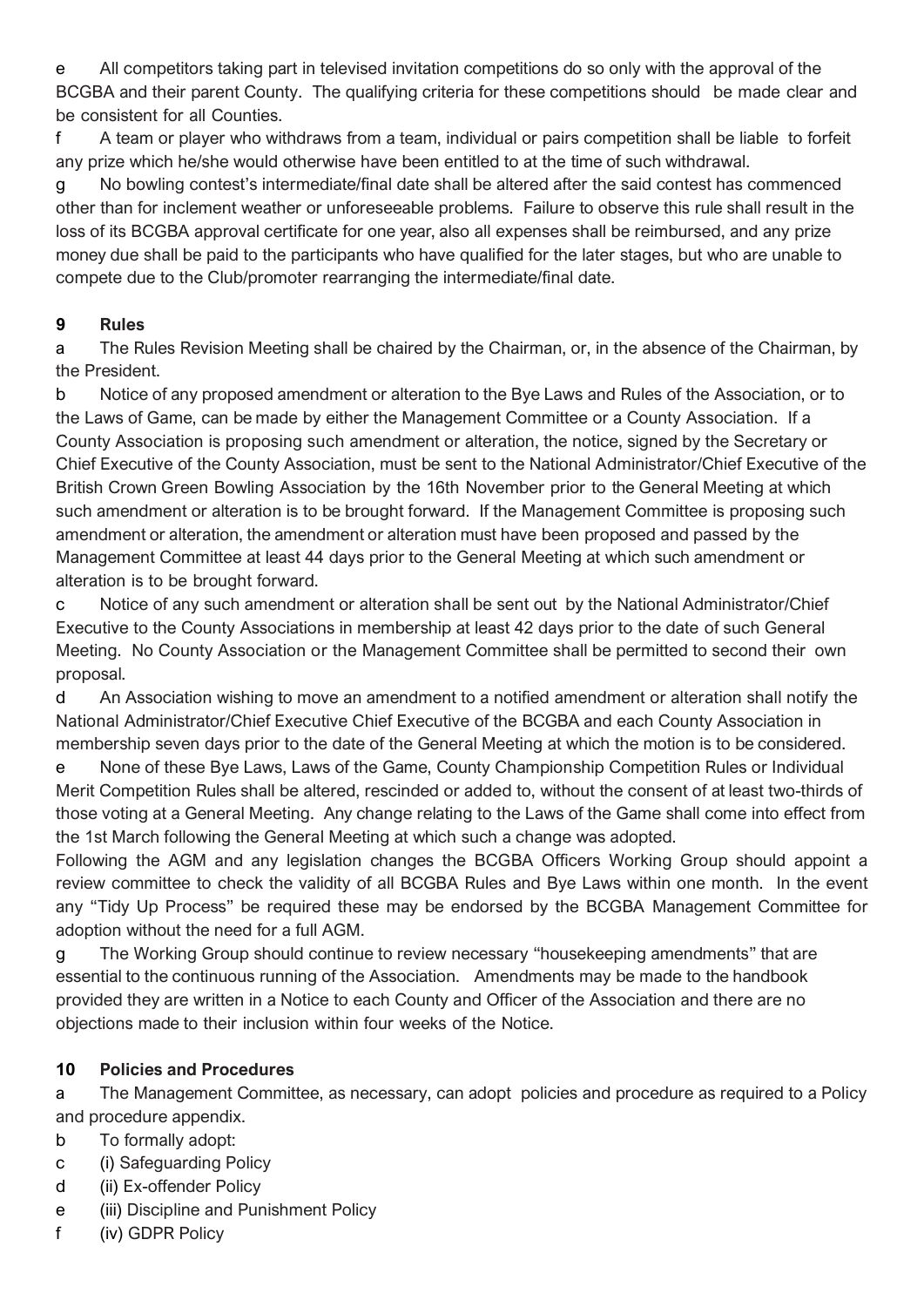- g (v) Expenses Policy
- h (vi) Human Resources Policy
- I (vii) Membership Policy

j Policy updates and additions to be approved by the Executive/Management Committee between AGM's to comply with any legislative amendments where necessary and to be formally approved at the next AGM.

### **11 Misconduct**

It shall be misconduct if any Association, League, Club, Official or player is proved to the satisfaction of the Management Committee to have committed any act (including violation of the Laws of the Game and Rules of the Association) or made any statement either verbally or in writing or been responsible for conduct or any matter which, in the opinion of the Management Committee, is considered to be ungentlemanly, insulting or improper behaviour or likely to bring the game into disrepute.

#### **12 Anti-Doping**

The anti-doping rules of the BCGBA are the UK Anti-Doping Rules published by UK Anti-Doping (or its successor), as amended from time to time. Such rules shall take effect and be construed as rules of the BCGBA.

#### **13 Development**

All County Associations are required to appoint a County Development Officer or County Representative in lieu. The persons appointed will be required to support the development of both local and national objectives.

#### **14 BCGBA Competitions**

Non-appearance by any Club or County at BCGBA team competitions will incur a fine of £50.00 with no refund of entry fees.

#### **15 Players Dress**

a The following is the only permitted dress for male bowlers in all County Matches (Senior, Junior, Veterans and Supplementary), including practice and the Finals Days of all tournaments organised or run by the Association.

b Trousers: These shall be full length, single coloured trousers, in Black only. Tailored Shorts: knee length, Single coloured shorts, in Black only are permitted in any under the Associations jurisdiction. Studs, rivets and zipped pockets are not allowed, nor are external pockets on the legs. Nothing in this rule shall prevent exceptions being made for individuals with a relevant disability.

c Shirts: County Associations to determine the style and design of their County shirt, which must be collared and may include the County's insignia, player's name, Club insignia, sponsor's insignia and/or manufacturer's insignia. This to apply for County representative games only. Collared shirts to be worn for finals days of all tournaments organised and run by the Association.

d Where necessary, and in accordance with the pertaining weather conditions, sweaters which conform to the above and/or wet weather gear may be worn.

e In team contests uniform clothing must be worn by team members.

f Nothing in the above shall be interpreted to allow the wearing of track suits, shell suits or denims.

g In the events to which 15a is applicable permitted practice on the day will only be allowed to those conforming to this standard and any player transgressing will be dealt with under sub-clauses 15(h) and 15(i).

h Any player failing to conform to this standard will be prevented from playing (or continuing) in the competition and may be liable to forfeit any entry fee for, or prize money earned in, the competition.